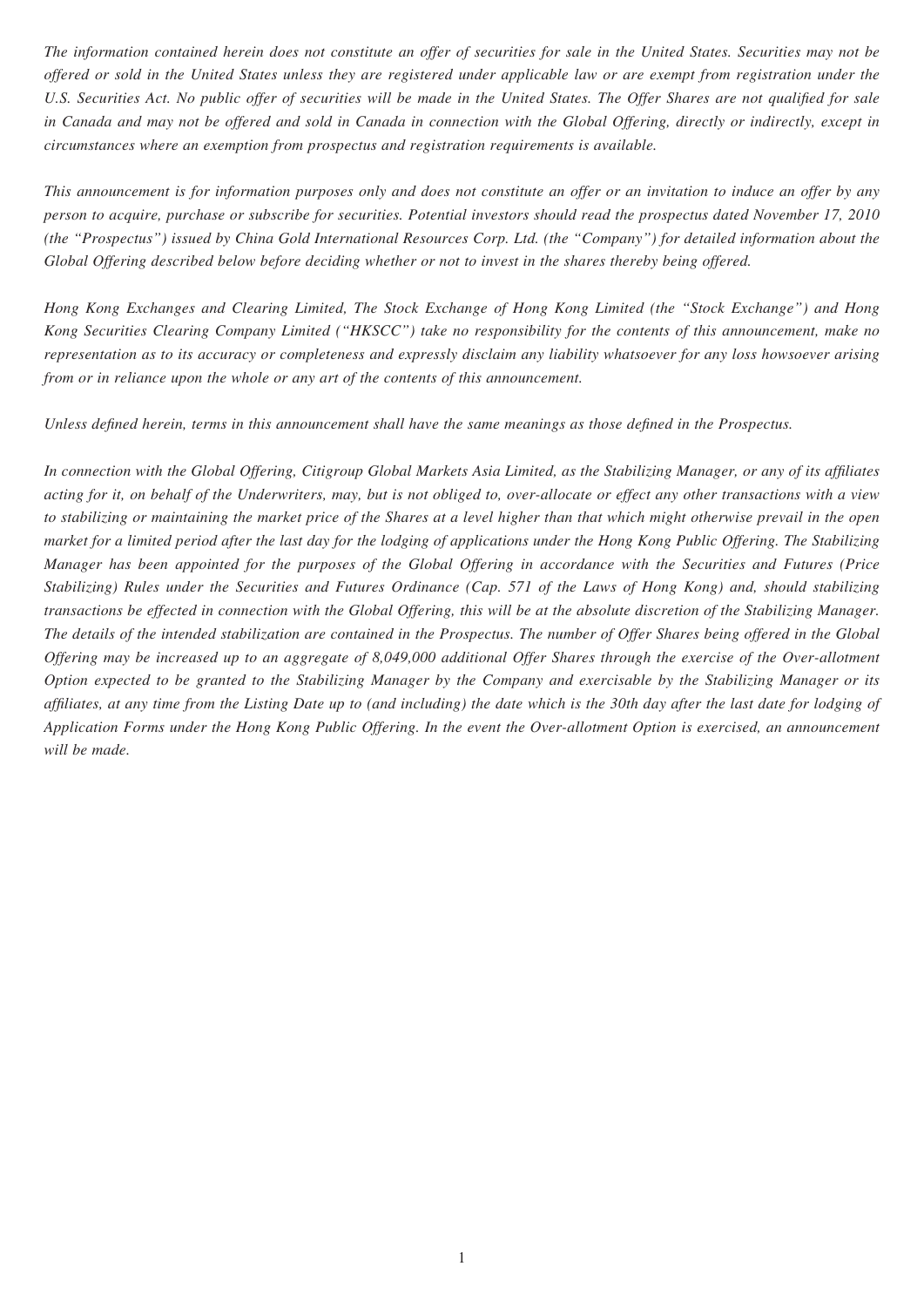## **CHINA GOLD INTERNATIONAL RESOURCES CORP. LTD.**

**中國黃金國際資源有限公司**\*

*(Incorporated in the British Columbia, Canada with limited liability)* (於加拿大卑詩省註冊成立的有限公司)

# **GLOBAL OFFERING**

| <b>Number of Offer Shares :</b>               | 53,660,000 Shares (subject to the                    |
|-----------------------------------------------|------------------------------------------------------|
|                                               | <b>Over-allotment Option</b> )                       |
| <b>Number of Hong Kong Offer Shares :</b>     | 5,366,000 Shares (subject to adjustment)             |
| <b>Number of International Offer Shares :</b> | 48,294,000 Shares (subject to adjustment and         |
|                                               | the Over-allotment Option)                           |
| <b>Maximum Offer Price:</b>                   | HK\$44.96 per Offer Share plus brokerage fee of 1%,  |
|                                               | SFC transaction levy of 0.003% and                   |
|                                               | the Stock Exchange trading fee of $0.005\%$          |
|                                               | (payable in full on application in Hong Kong dollars |
|                                               | and subject to refund on final pricing)              |
| <b>Nominal value</b>                          | Not applicable                                       |
| <b>Stock code</b>                             | 2099                                                 |
|                                               |                                                      |

#### **Sole Global Coordinator and Sole Sponsor**



### **Joint Bookrunners and Joint Lead Managers**



**(c)** BOC INTERNATIONAL

The Global Offering consists of (subject to adjustment and the Over-allotment Option) (a) the Hong Kong Public Offering of 5,366,000 Shares (subject to adjustment) in Hong Kong and (b) the International Offering of 48,294,000 Shares (subject to adjustment and the Over-allotment Option) in the United States with QIBs (qualified institutional buyers) in reliance on Rule 144A or another available exemption from the registration requirements of the U.S. Securities Act, and outside the United States in reliance on Regulation S, representing 10% and 90%, respectively, of the total number of Shares initially being offered in the Global Offering. Application has been made to the Listing Committee of the Stock Exchange for the granting of the approval for the listing of, and permission to deal in, the Shares in issue and to be issued as described in the Prospectus (including the additional Shares to be offered pursuant to the Skyland Acquisition and the exercise of the Over-allotment Option and the Shares to be issued pursuant to the Pre-IPO Share Options), as well as compliance with stock admission requirements of HKSCC, the Shares will be accepted as eligible securities by HKSCC for deposit, clearance and settlement in CCASS with effect from the date of commencement of dealings in the Shares on the Stock Exchange or any other date HKSCC chooses. Settlement of transactions between participants of the Stock Exchange in any trading day is required to take place in CCASS on the second Business Day thereafter. All activities of CCASS are subject to the General Rules of CCASS and CCASS Operational Procedures in effect from time to time. Assuming the Hong Kong Public Offering becomes unconditional at or before 8:00 a.m. in Hong Kong on December 1, 2010, it is expected that dealings in the Shares on the Stock Exchange are expected to commence at 9:30 a.m. on December 1, 2010.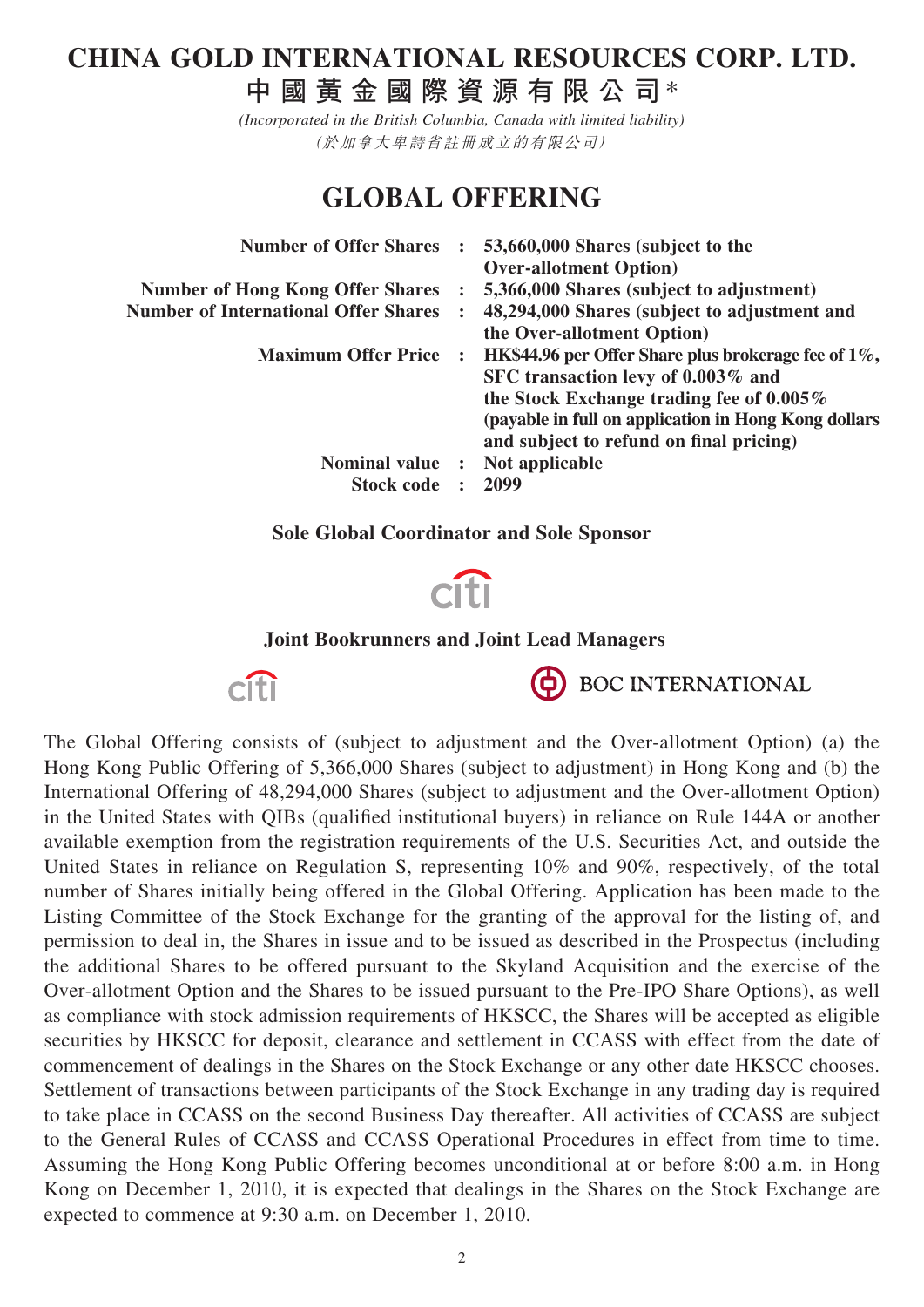The Shares will be traded in board lots of 100 each. Applicants must pay the maximum Offer Price of HK\$44.96 per Hong Kong Offer Share, plus brokerage fee of 1%, SFC transaction levy of 0.003% and the Stock Exchange trading fee of 0.005% at the time of application. This means that for one board lot of 100 Shares, applicants will have to pay HK\$4,541.31. Applications must be for a minimum of 100 Shares.

Applicants who apply on **WHITE** Application Forms for 1,000,000 or more Hong Kong Offer Shares and have indicated in their Application Forms that they wish to collect (where applicable) refund cheques and/or (where applicable) Share certificates in person from the Company's Hong Kong Share Registrar, Computershare Hong Kong Investor Services Limited at Shops 1712–1716, 17th Floor, Hopewell Centre, 183 Queen's Road East, Wanchai, Hong Kong, may collect (where applicable) refund cheques and/or (where applicable) Share certificates in person from 9:00 a.m. to 1:00 p.m. on Monday, November 29, 2010. Identification and (where applicable) authorization documents acceptable to Computershare Hong Kong Investor Services Limited must be produced at the time of collection.

Applicants who apply by giving **electronic application instructions** to the **White Form eIPO** Service Provider through the **White Form eIPO** service (**www.eipo.com.hk**) for 1,000,000 or more Hong Kong Offer Shares and who wish to collect (where applicable) Share certificates in person from the Company's Hong Kong Share Registrar, Computershare Hong Kong Investor Services Limited at Shops 1712–1716, 17th Floor, Hopewell Centre, 183 Queen's Road East, Wanchai, Hong Kong, may collect (where applicable) Share certificates in person from 9:00 a.m. to 1:00 p.m. on Monday, November 29, 2010, or such other date as notified by the Company in the newspapers as the date of dispatch of e-Refund payment instructions/refund cheque(s)/Share certificate(s).

Applicants who apply by giving **electronic application instructions** to the **White Form eIPO** Service Provider through the **White Form eIPO** service (**www.eipo.com.hk**) and paid the application monies through a single bank account, may have e-Refund payment instructions (if any) dispatched to the application payment account on or around Monday, November 29, 2010. Applicants who apply through the **White Form eIPO** service by paying the application monies through multiple bank accounts, may have (where applicable) refund cheque(s) sent to the address specified in their application instructions to the designated **White Form eIPO** Service Provider on or around Monday, November 29, 2010, by ordinary post and at their own risk.

Applicants who apply on **YELLOW** Application Forms for 1,000,000 or more Hong Kong Offer Shares and have indicated in their Application Forms that they wish to collect refund cheques in person may collect their refund cheques (if any) but may not elect to collect their Share certificates, as they will be deposited into CCASS for credit to their designated CCASS Participants' stock accounts or CCASS Investor Participant stock accounts, as appropriate. The procedure for collection of refund cheques for applicants who apply on **YELLOW** Application Forms for Shares is the same as that for **WHITE** Application Form applicants. Instead of using **YELLOW** Application Forms, applicants may electronically instruct HKSCC to cause HKSCC Nominees to apply for the Hong Kong Offer Shares on their behalf via CCASS. Any Hong Kong Offer Shares allocated to such applicants will be registered in the name of HKSCC Nominees and deposited directly into CCASS for credit to their CCASS Investor Participant stock account or their designated CCASS Participant's stock account. For applicants who apply for (i) less than 1,000,000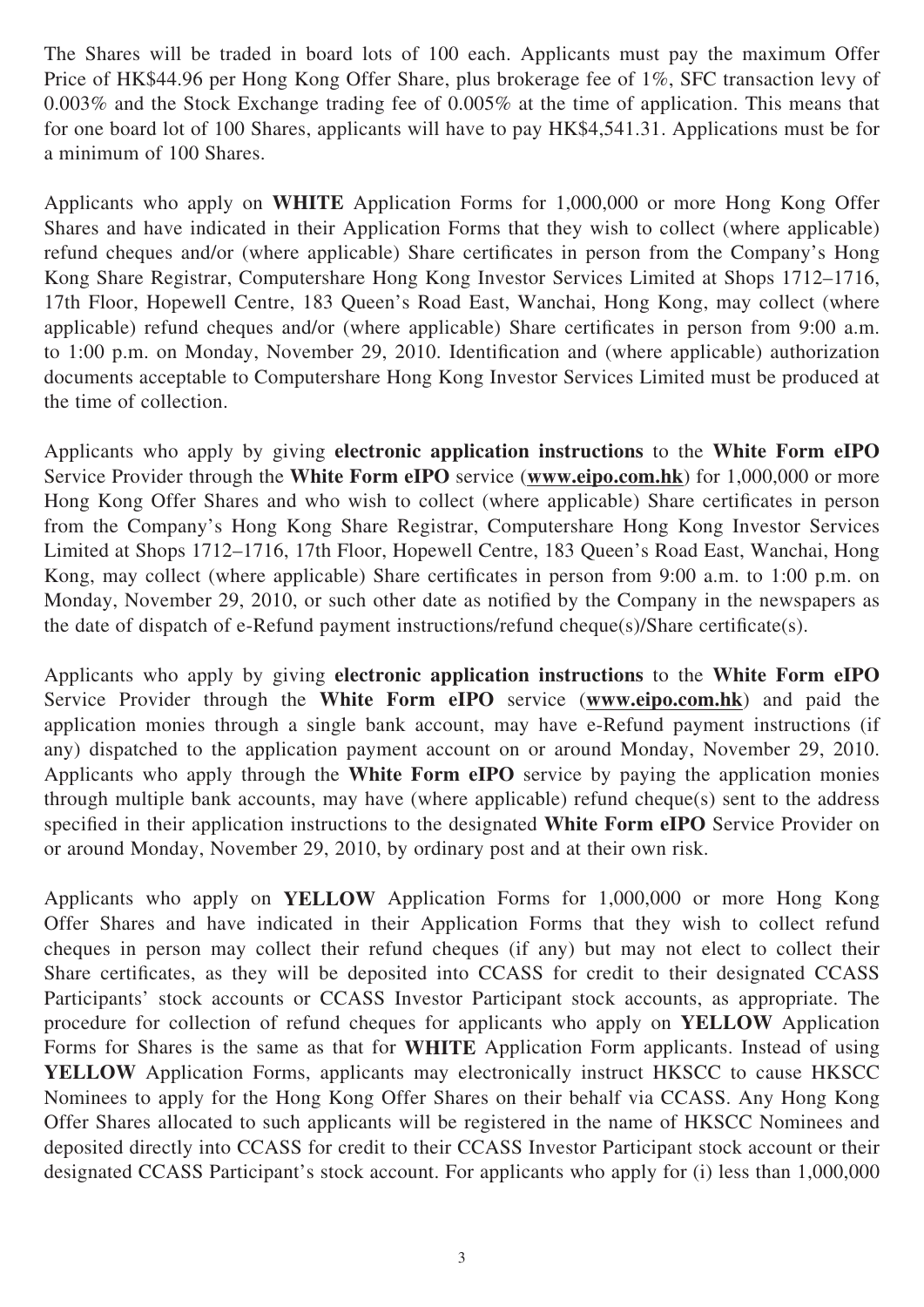Hong Kong Offer Shares using a **WHITE** and **YELLOW** Application Form or (ii) 1,000,000 Hong Kong Offer Shares or more but have not indicated in their application that they will collect their Share certificate(s) (where applicable) and/or refund cheque(s) (where applicable) in person, it is expected that their Share certificate(s) and/or refund cheque(s) (where applicable) will be sent to the address in their application on Monday, November 29, 2010, by ordinary post and at their own risk.

Applicants who would like to have allotted Hong Kong Offer Shares registered in their own names should complete and sign the **WHITE** Application Forms or give **electronic application instructions** to the **White Form eIPO** Service Provider through the **White Form eIPO** service (**www.eipo.com.hk**). Applicants who would like to have allotted Hong Kong Offer Shares registered in the name of HKSCC Nominees and deposited directly into CCASS for credit to their CCASS Investor Participant stock account or the stock account of their designated CCASS Participants maintained in CCASS should either (i) complete and sign the **YELLOW** Application Forms, copies of which, together with the Prospectus, may be obtained during normal business hours from 9:00 a.m. on Wednesday, November 17, 2010 until 12:00 noon on Monday, November 22, 2010 at the Depository Counter of HKSCC, at 2nd Floor, Vicwood Plaza, 199 Des Voeux Road, Central, Hong Kong or from their stockbroker, or (ii) arrange to give **electronic application instructions** to HKSCC via CCASS.

No receipt will be issued for application monies received.

Copies of the Prospectus, together with **WHITE** Application Forms, may be obtained during normal business hours in the same period from:

- 1. Citigroup Global Markets Asia Limited, 50th Floor, Citibank Tower, Citibank Plaza, 3 Garden Road, Central, Hong Kong; or
- 2. BOCI Asia Limited, 26/F, Bank of China Tower, 1 Garden Road, Central, Hong Kong; or
- 3. CLSA Limited, 18/F, One Pacific Place, 88 Oueensway, Hong Kong; or
- 4. any of the following branches of:

### **Bank of China (Hong Kong) Limited**

| <b>Branch Name</b>                               | <b>Address</b>                                                      |
|--------------------------------------------------|---------------------------------------------------------------------|
| Bank of China Tower Branch                       | 3/F, 1 Garden Road                                                  |
| Quarry Bay Branch                                | Parkvale, 1060 King's Road, Quarry Bay                              |
| Shek Tong Tsui Branch                            | 534 Queen's Road West, Shek Tong Tsui                               |
| United Centre Branch                             | Shop 1021, United Centre, 95 Queensway                              |
| Mong Kok (President<br>Commercial Centre) Branch | 608 Nathan Road, Mong Kok                                           |
| Wang Kwun Road Branch                            | Unit G1, Nan Fung Commercial Centre,<br>Wang Kwun Road, Kowloon Bay |
| <b>Festival Walk Branch</b>                      | Unit LG256, Festival Walk, Kowloon Tong                             |
|                                                  |                                                                     |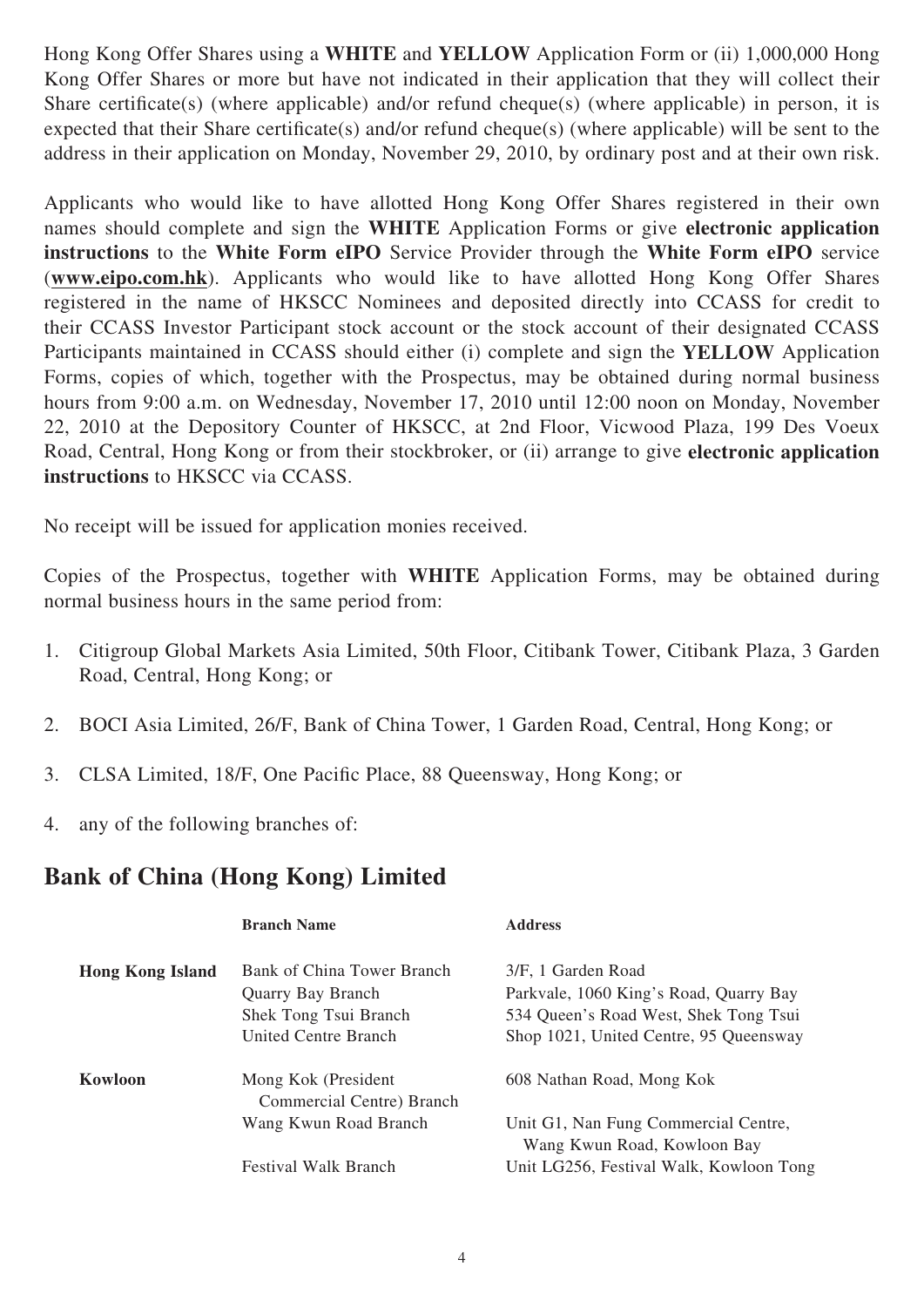**New Territories** Metro City Branch Shop 209, Level 2, Metro City Phase 1,

(Hang Fat Mansion) Branch

 Tseung Kwan O Fo Tan Branch No. 2, 1/F Shatin Galleria, 18–24 Shan Mei Street, Fo Tan Yuen Long 8–18 Castle Peak Road, Yuen Long

## **The Hongkong and Shanghai Banking Corporation Limited**

|                         | <b>Branch Name</b>        | <b>Address</b>                                                                   |
|-------------------------|---------------------------|----------------------------------------------------------------------------------|
| <b>Hong Kong Island</b> | Hong Kong Office          | Level 3, 1 Queen's Road Central                                                  |
|                         | North Point Branch        | G/F, Winner House, 306-316 King's Road,<br>North Point                           |
|                         | Hay Wah Building Branch   | G/F, Hay Wah Bldg, 71–85 Hennessy Rd,<br>Wan Chai                                |
|                         | Sheung Wan Branch         | Shop A, G/F, Guangdong Investment Tower,<br>293–301 Des Voeux Road Central       |
| Kowloon                 | Kwun Tong Branch          | No. 1, Yue Man Square, Kwun Tong                                                 |
|                         | Mong Kok Branch           | Basement & U/G, 673 Nathan Road, Mong Kok                                        |
| <b>New Territories</b>  | Citywalk Branch           | Shops G21-22, Citywalk, 1 Yeung Uk Road,<br>Tsuen Wan                            |
|                         | East Point City Branch    | Shop No. 198, East Point City,<br>8 Chung Wa Road, Tseung Kwan O                 |
|                         | Shatin Plaza Branch       | Shop 49, Level 1, Shatin Plaza,<br>21-27 Sha Tin Centre Street, Sha Tin          |
|                         | Sheung Shui Centre Branch | Shop $1024 - 1028$ & $1030 - 1031$ ,<br>Level 1, Sheung Shui Centre, Sheung Shui |

To be valid, each Application Form must be, amongst other things, accompanied by either one cheque or one banker's cashier order which is crossed "Account Payee Only" and made payable to "**Bank of China (Hong Kong) Nominees Limited — China Gold Intl Public Offer**". Both **WHITE** and **YELLOW** Application Forms completed in all respects in accordance with the instructions printed thereon should be deposited in the special collection boxes provided at any of the branches referred to above at the following times on the following dates:

| Wednesday, November 17, 2010 $-$ 9:00 a.m. to 4:30 p.m. |  |
|---------------------------------------------------------|--|
| Thursday, November 18, 2010 $-$ 9:00 a.m. to 4:30 p.m.  |  |
| Friday, November 19, 2010 $-$ 9:00 a.m. to 4:30 p.m.    |  |
| Saturday, November 20, 2010 $-$ 9:00 a.m. to 1:00 p.m.  |  |
| Monday, November 22, $2010 - 9:00$ a.m. to 12:00 noon   |  |

Applicants can also apply for Hong Kong Offer Shares through the **White Form eIPO** service as follow: Applicants can also apply by giving **electronic application instructions** to the **White Form eIPO** Service Provider through the **White Form eIPO** service (**www.eipo.com.hk**) from 9:00 a.m. on Wednesday, November 17, 2010 until 11:30 a.m. on Monday, November 22, 2010 (or such later date as may apply in the case of a tropical cyclone warning signal number 8 or above or a "black" rainstorm warning signal being in force as described in the section headed "How to apply for Hong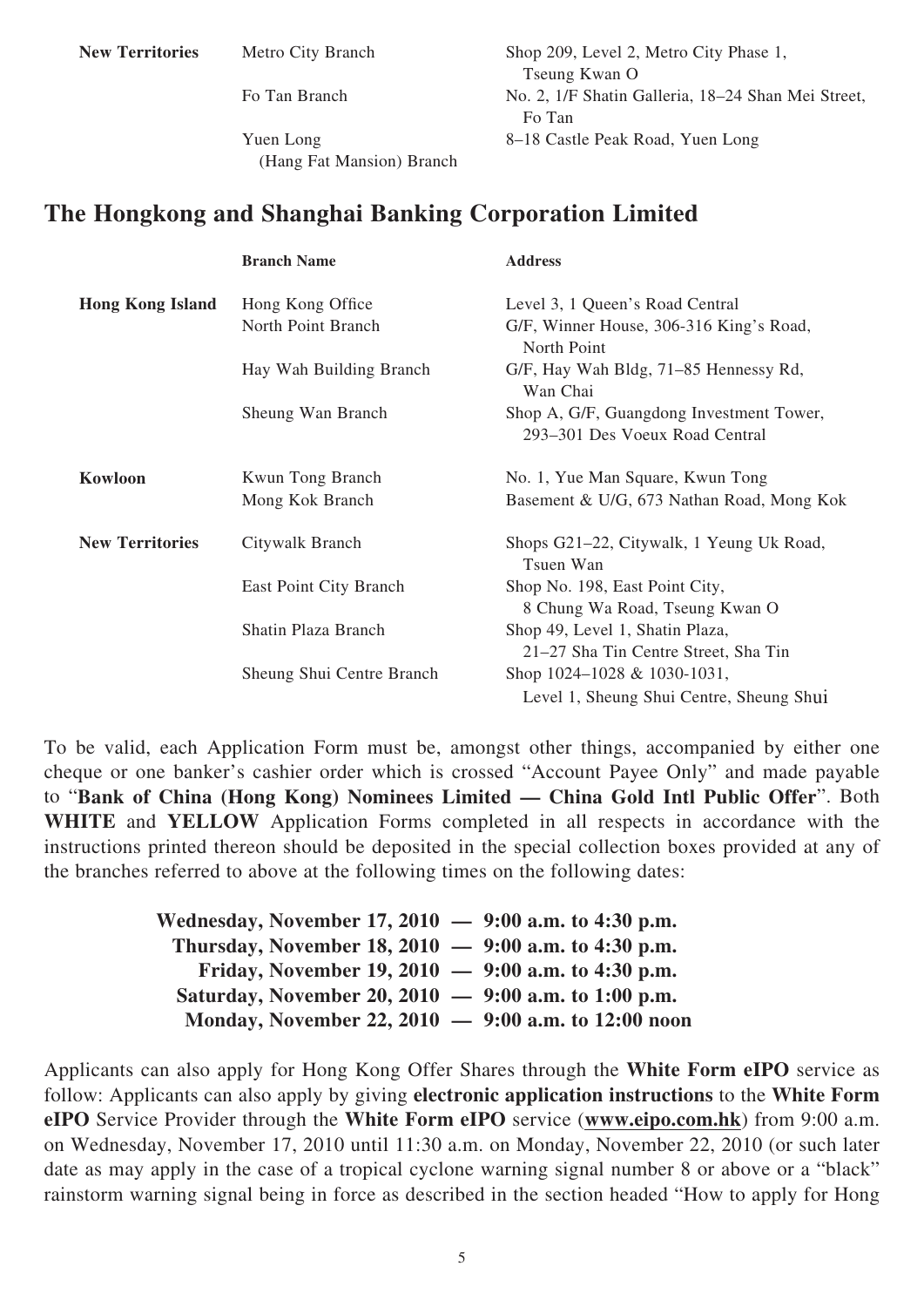Kong Offer Shares — Effect of bad weather conditions on the opening of the application lists" of the Prospectus) (24 hours daily, except on the last application day). The latest time for completing full payment of application monies in respect of such applications will be 12:00 noon on Monday, November 22, 2010, the last application day, or if the application lists are not open on that day, then by the time and date stated in the section headed "How to apply for Hong Kong Offer Shares — Effect of bad weather conditions on the opening of the application lists" of the Prospectus. Applicants will not be permitted to submit applications to the **White Form eIPO** Service Provider after 11:30 a.m. on the last day for submitting applications. If you have already submitted your application and obtained an application reference number from the website prior to 11:30 a.m., you will be permitted to continue the application process (by completing payment of application monies) until 12:00 noon on the last application day, when the application lists close.

### **Time for inputting electronic application instructions via CCASS terminals or CCASS Phone System/CCASS Internet System**

A CCASS Investor Participant may give **electronic application instructions** through the CCASS Phone System by calling 2979 7888 or through the CCASS Internet System at **https://ip.ccass.com** (using the procedures contained in HKSCC's "An Operating Guide for Investor Participants" in effect from time to time) or go to HKSCC's Customer Service Centre at 2nd Floor, Vicwood Plaza, 199 Des Voeux Road, Central, Hong Kong and complete an input request form. Prospectuses are also available for collection at the Customer Services Centre of HKSCC.

If you are not a CCASS Investor Participant, you may instruct a broker or custodian who is a CCASS Clearing Participant or a CCASS Custodian Participant to give **electronic application instructions** to HKSCC via CCASS terminals to apply for Hong Kong Offer Shares on your behalf. CCASS Clearing/Custodian Participants can input **electronic application instructions** through CCASS at the following times:

|  | Wednesday, November 17, 2010 - 9:00 a.m. to 8:30 p.m. <sup>(1)</sup> |
|--|----------------------------------------------------------------------|
|  | Thursday, November 18, 2010 - 8:00 a.m. to 8:30 p.m. <sup>(1)</sup>  |
|  | Friday, November 19, 2010 - 8:00 a.m. to 8:30 p.m. <sup>(1)</sup>    |
|  | Saturday, November 20, 2010 - 8:00 a.m. to 1:00 p.m. <sup>(1)</sup>  |
|  | Monday, November 22, 2010 - 8:00 a.m. <sup>(1)</sup> to 12:00 noon   |

(1) These times are subject to change as HKSCC may determine from time to time with prior notification to CCASS Clearing/ *Custodian Participants.*

CCASS Investor Participants can input **electronic application instructions** from 9:00 a.m. on Wednesday, November 17, 2010 until 12:00 noon on Monday, November 22, 2010 (24 hours daily, except the last day of application).

The application lists will be open from 11:45 a.m. to 12:00 noon on Monday, November 22, 2010 (or such later date as may apply in case of certain bad weather conditions as described under the section headed "How to apply for Hong Kong Offer Shares — Effect of bad weather conditions on the opening of the application lists").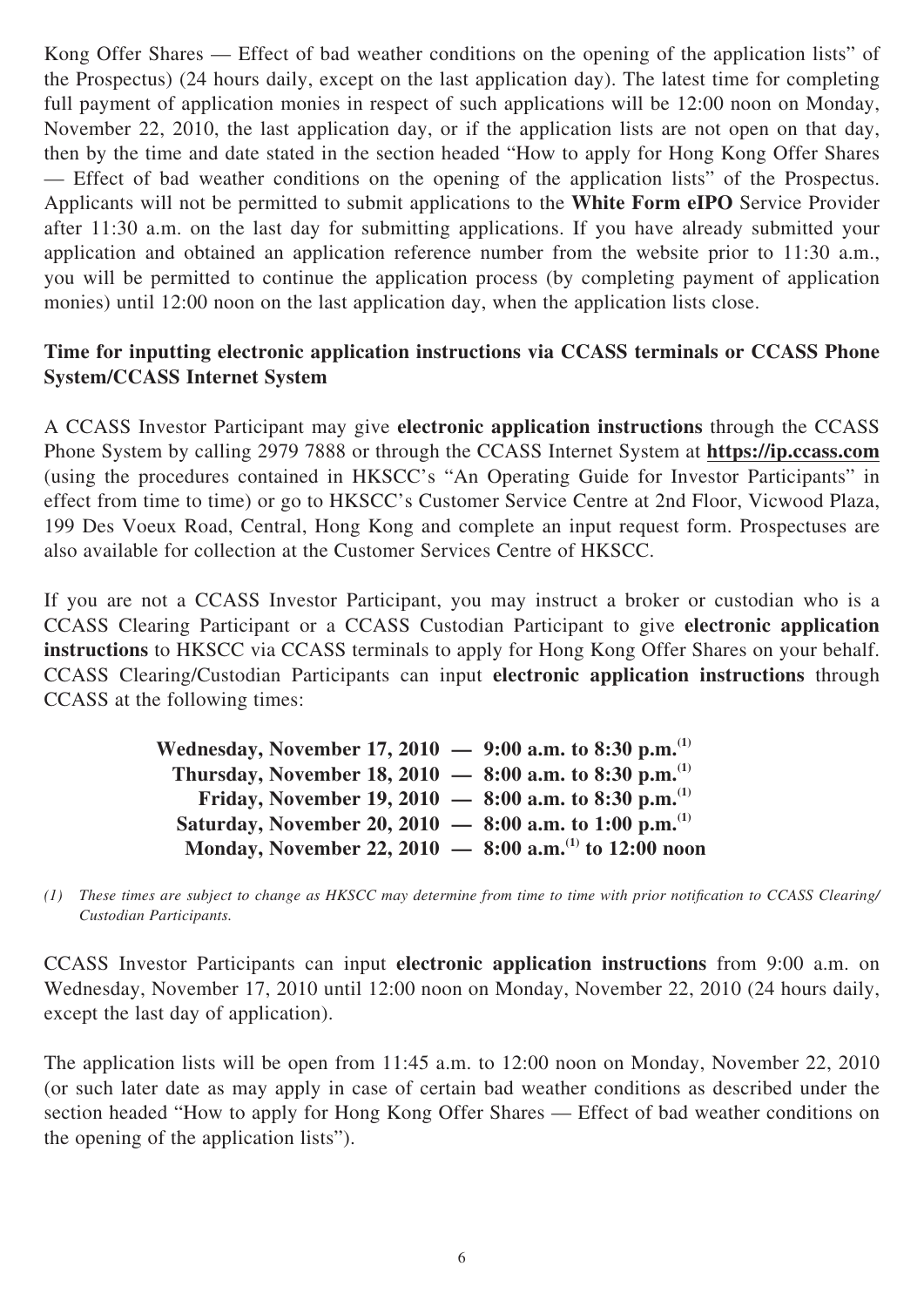Subject to the terms and conditions set out in the Prospectus and the Application Forms relating thereto, applications made on **WHITE** or **YELLOW** Application Forms, or by giving **electronic application instructions** to HKSCC, must be received no later than 12:00 noon on Monday, November 22, 2010 (or if the application lists are not open on that day, then by 12:00 noon on the next business day the lists are open). Please see the section headed "How to apply for Hong Kong Offer Shares" in the Prospectus for further details. If the conditions to the Global Offering are not fulfilled or waived prior to the times and dates specified, the Global Offering will lapse and the Stock Exchange will be notified immediately. The Company will cause notice of the lapse of the Hong Kong Public Offering to be published in the South China Morning Post (in English) and the Hong Kong Economic Times (in Chinese) on the next day following such lapse. In such eventuality, all application monies will be returned, without interest, on the terms set out in the section headed "How to Apply for Hong Kong Offer Shares" of the Prospectus.

For allocation purposes only, the Hong Kong Offer Shares (after taking into account any adjustment in the number of Offer Shares allocated between the Hong Kong Public Offering and the International Offering) will be divided equally (to the nearest board lot) into two pools of 2,683,000 Shares each: Pool A and Pool B, both of which are available on an equitable basis to successful applicants. The Hong Kong Offer Shares in Pool A will be allocated on an equitable basis to applicants who have applied for Hong Kong Offer Shares with a total subscription amount of HK\$5 million (excluding the brokerage fee, SFC transaction levy and Stock Exchange trading fee payable) or below. The Hong Kong Offer Shares in Pool B will be allocated on an equitable basis to applicants who have applied for Hong Kong Offer Shares with a total subscription amount of more than HK\$5 million (excluding the brokerage fee, SFC transaction levy and Stock Exchange trading fee payable) and up to the total value of Pool B. Applicants should be aware that applications in different pools may receive different allocation ratios. Where one but not both of the pools is undersubscribed, the surplus Hong Kong Offer Shares will be transferred to the other pool to satisfy demand in that pool and be allocated accordingly. Applicants can only receive an allocation of Hong Kong Offer Shares from either Pool A or Pool B but not from both pools. Multiple or suspected multiple applications and any application for more than 100% of the Hong Kong Offer Shares available for allocation under Pool A or Pool B are liable to be rejected.

The Offer Price is expected to be fixed by agreement between the Joint Bookrunners, on behalf of the Underwriters, and the Company on the Price Determination Date. The Price Determination Date is expected to be on or around Tuesday, November 23, 2010 and, in any event, not later than Saturday, November 27, 2010. If for any reason, the Offer Price is not agreed by November 27, 2010, the Global Offering will not proceed and will lapse. It is expected that the level of indication of interest in the International Offering, the Offer Price and the level of applications and the basis of allotment under the Hong Kong Public Offering will be published in the South China Morning Post (in English) and the Hong Kong Economic Times (in Chinese) on Monday, November 29, 2010. The results of allocation (with identification document numbers of successful applicants and the number of the Hong Kong Offer Shares successfully applied for) will be published on the Stock Exchange's website at **www.hkexnews.hk**, Company's website at **www.chinagoldintl.com** and the result of allotment website **www.iporesults.com.hk** and other channels as described in the section headed "How to apply for Hong Kong Offer Shares — Results of allocations" in the Prospectus.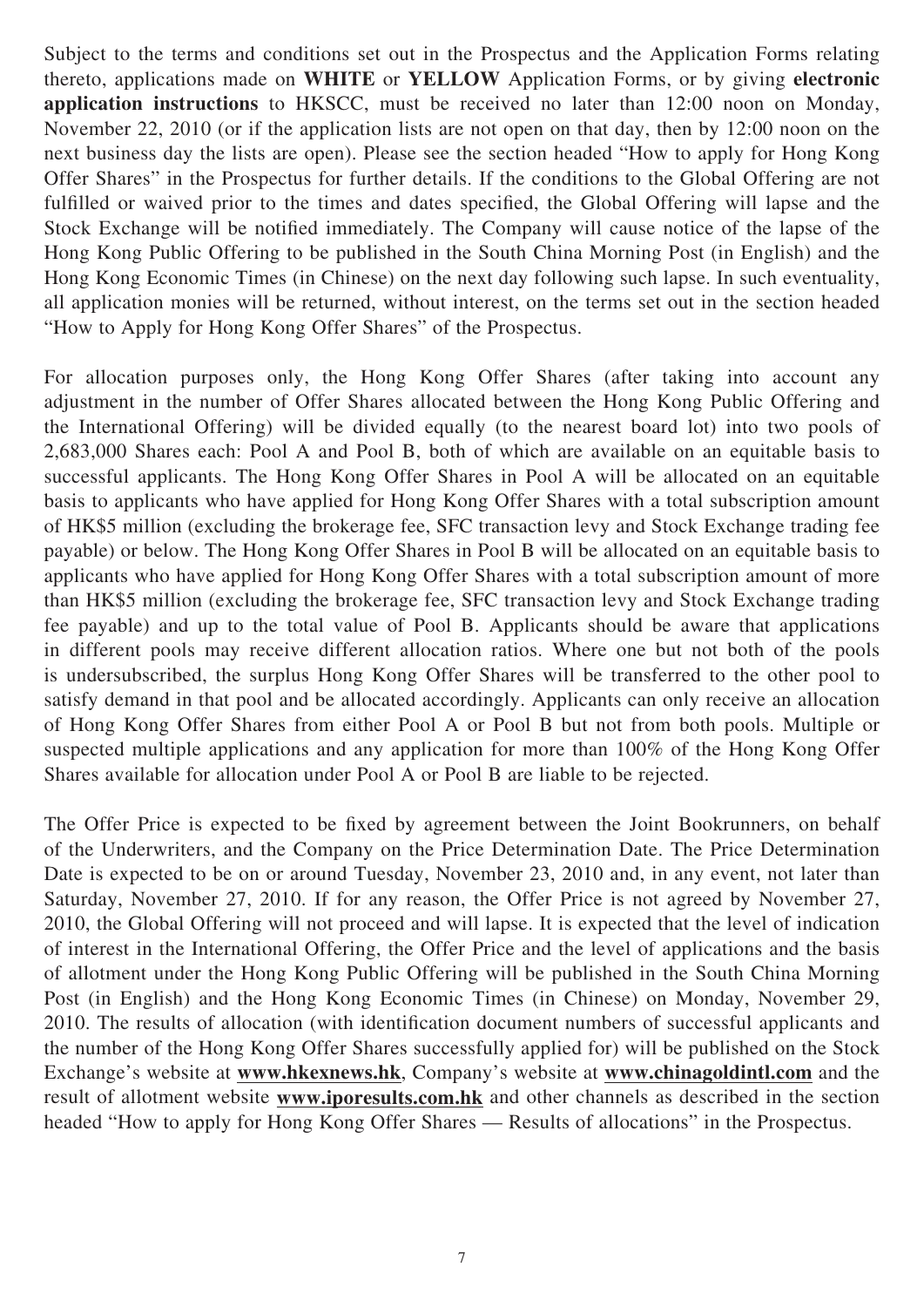If your application for Shares under the Hong Kong Public Offering is partially successful, wholly unsuccessful or if the Offer Price is less than the maximum Offer Price of HK\$44.96, your application monies (or the relevant portion of it) will be refunded to you without interest on terms set out in the section headed "How to Apply for Hong Kong Offer Shares — Dispatch/Collection of Share certificates and refund monies" of the Prospectus.

In connection with the Global Offering, Citigroup, as Stabilizing Manager, or any person acting for it, on behalf of the Underwriters, may, to the extent permitted by applicable laws of Hong Kong or elsewhere, over-allocate or effect any other transactions with a view to stabilizing or maintaining the market price of the Shares at a level higher than that which might otherwise prevail in the open market for a limited period after the last day for the lodging of applications under the Hong Kong Public Offering. Any market purchases of Shares will be effected in compliance with all applicable laws and regulatory requirements. However, there is no obligation on the Stabilizing Manager or any person acting for it to conduct any such stabilizing activity, which if commenced, will be done at the absolute discretion of the Stabilizing Manager and may be discontinued at any time. Any such stabilizing activity is required to be brought to an end within 30 days of the last day for the lodging of applications under the Hong Kong Public Offering. The number of Shares that may be overallocated will not exceed the number of Shares that may be sold under the Over-Allotment Option, namely 8,049,000 Shares, which is approximately 15% of the Offer Shares initially available under the Global Offering.

If you are applying using a **YELLOW** Application Form or by giving **electronic application instructions** to HKSCC and your application is wholly or partially successful, your Share certificate will be issued in the name of HKSCC Nominees and deposited into CCASS for credit to your CCASS Investor Participant stock account or the stock account of any designated CCASS Participant giving **electronic application instructions** on your behalf or as instructed by you in your **YELLOW** Application Form on Monday, November 29, 2010 or in the event of a contingency, on any other date as shall be determined by HKSCC or HKSCC Nominees. If you are applying through a designated CCASS Participant (other than a CCASS Investor Participant), you can check the number of Hong Kong Offer Shares allocated to you (and the amount of refund money payable to you if you have instructed a CCASS Clearing/Custodian Participant to give **electronic application instructions** on your behalf) with that CCASS Participant. If you are applying as a CCASS Investor Participant, you should check the announcement published by the Company on Monday, November 29, 2010 and report any discrepancies to HKSCC before 5:00 p.m. on Monday, November 29, 2010 or such other date as shall be determined by HKSCC or HKSCC Nominees. Immediately after the credit of the Hong Kong Offer Shares to your account, you can also check your new account balance via the CCASS Phone System and CCASS Internet System (under the procedures contained in HKSCC's "An Operating Guide for Investor Participants" in effect from time to time). HKSCC will also make available to you an activity statement showing the number of Hong Kong Offer Shares credited to your CCASS Investor Participant stock account and the amount of refund money (if any) credited to your designated bank account (if you are applying by giving **electronic application instructions** to HKSCC).